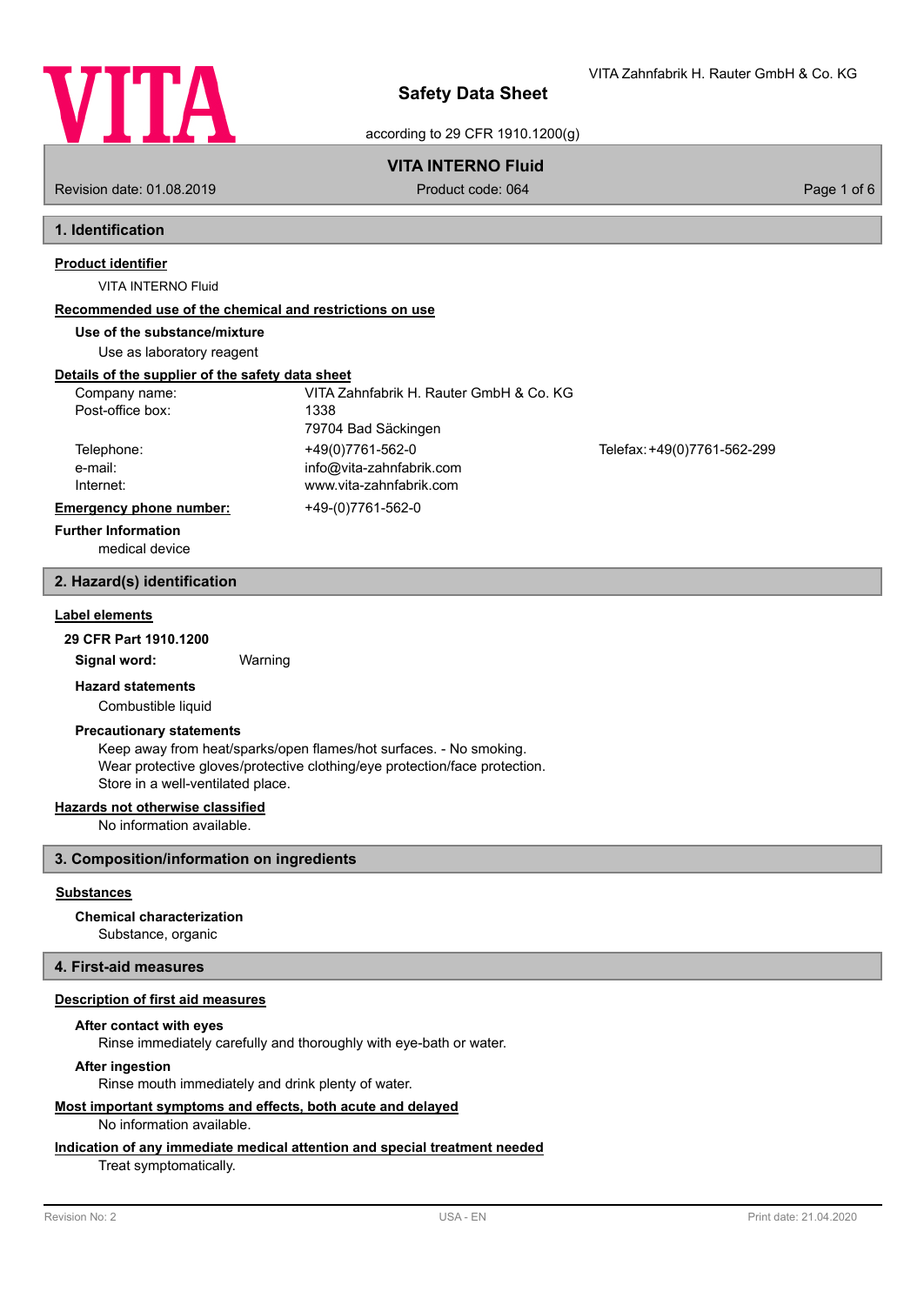

according to 29 CFR 1910.1200(g)

## **VITA INTERNO Fluid**

Revision date: 01.08.2019 Product code: 064 Page 2 of 6

### **5. Fire-fighting measures**

### **Extinguishing media**

### **Suitable extinguishing media**

Co-ordinate fire-fighting measures to the fire surroundings.

#### **Specific hazards arising from the chemical**

Non-flammable. Vapors may form explosive mixtures with air.

### **Special protective equipment and precautions for fire-fighters**

In case of fire: Wear self-contained breathing apparatus.

#### **Additional information**

Use water spray/stream to protect personnel and to cool endangered containers. Collect contaminated fire extinguishing water separately. Do not allow entering drains or surface water.

#### **6. Accidental release measures**

### **Personal precautions, protective equipment and emergency procedures**

Use personal protection equipment.

#### **Environmental precautions**

Do not allow to enter into surface water or drains.

#### **Methods and material for containment and cleaning up**

Absorb with liquid-binding material (e.g. sand, diatomaceous earth, acid- or universal binding agents). Treat the recovered material as prescribed in the section on waste disposal.

#### **Reference to other sections**

Safe handling: see section 7 Personal protection equipment (PPE): see section 8 Disposal: see section 13

### **7. Handling and storage**

### **Precautions for safe handling**

#### **Advice on safe handling**

No special measures are necessary.

#### **Advice on protection against fire and explosion**

No special fire protection measures are necessary.

#### **Conditions for safe storage, including any incompatibilities**

# **Requirements for storage rooms and vessels**

Keep container tightly closed.

### **Hints on joint storage**

No special measures are necessary.

### **8. Exposure controls/personal protection**

#### **Control parameters**

#### **Exposure controls**



#### **Protective and hygiene measures**

Take off contaminated clothing. Wash hands before breaks and after work. When using do not eat or drink.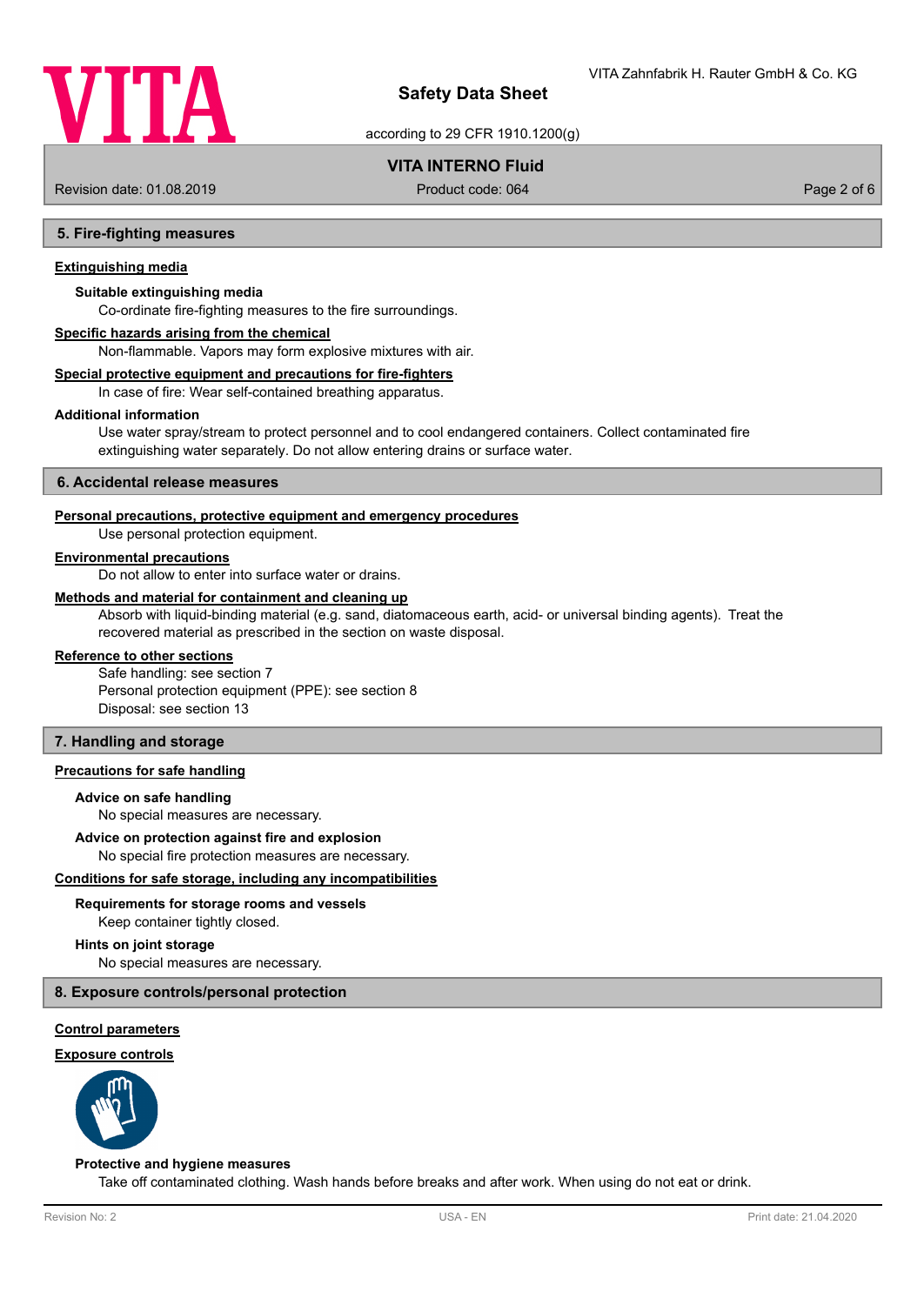

according to 29 CFR 1910.1200(g)

# **VITA INTERNO Fluid**

Revision date: 01.08.2019 Product code: 064 Page 3 of 6

## **Eye/face protection**

Wear eye protection/face protection.

### **Hand protection**

When handling with chemical substances, protective gloves must be worn with the CE-label including the four control digits. The quality of the protective gloves resistant to chemicals must be chosen as a function of the specific working place concentration and quantity of hazardous substances. For special purposes, it is recommended to check the resistance to chemicals of the protective gloves mentioned above together with the supplier of these gloves. Recommended glove articles KCL Dermatril P NBR (Nitrile rubber)

#### **Skin protection**

Wear suitable protective clothing.

### **Respiratory protection**

Technical ventilation of workplace Provide adequate ventilation as well as local exhaustion at critical locations.

### **9. Physical and chemical properties**

### **Information on basic physical and chemical properties**

| Physical state:<br>Color:                      | colorless |                |
|------------------------------------------------|-----------|----------------|
| pH-Value:                                      |           | not determined |
| Changes in the physical state                  |           |                |
| Melting point/freezing point:                  |           | not determined |
| Initial boiling point and boiling range:       |           | 192 °C         |
| Flash point:                                   |           | 93 °C          |
| <b>Flammability</b>                            |           |                |
| Solid:                                         |           | not applicable |
| Gas:                                           |           | not applicable |
| Lower explosion limits:                        |           | 2,6 vol. %     |
| Upper explosion limits:                        |           | 12,6 vol. %    |
| <b>Auto-ignition temperature</b>               |           |                |
| Solid:                                         |           | not applicable |
| Gas:                                           |           | not applicable |
| Decomposition temperature:                     |           | not determined |
| <b>Oxidizing properties</b><br>Not oxidising.  |           |                |
| Vapor pressure:<br>(at 50 $°C$ )               |           | <=1100 hPa     |
| Density:                                       |           | not determined |
| Solubility in other solvents<br>not determined |           |                |
| Partition coefficient:                         |           | not determined |
| Vapor density:                                 |           | not determined |
| Evaporation rate:                              |           | not determined |
| Other information                              |           |                |
| Solid content:                                 |           | 1,0%           |
|                                                |           |                |

## **10. Stability and reactivity**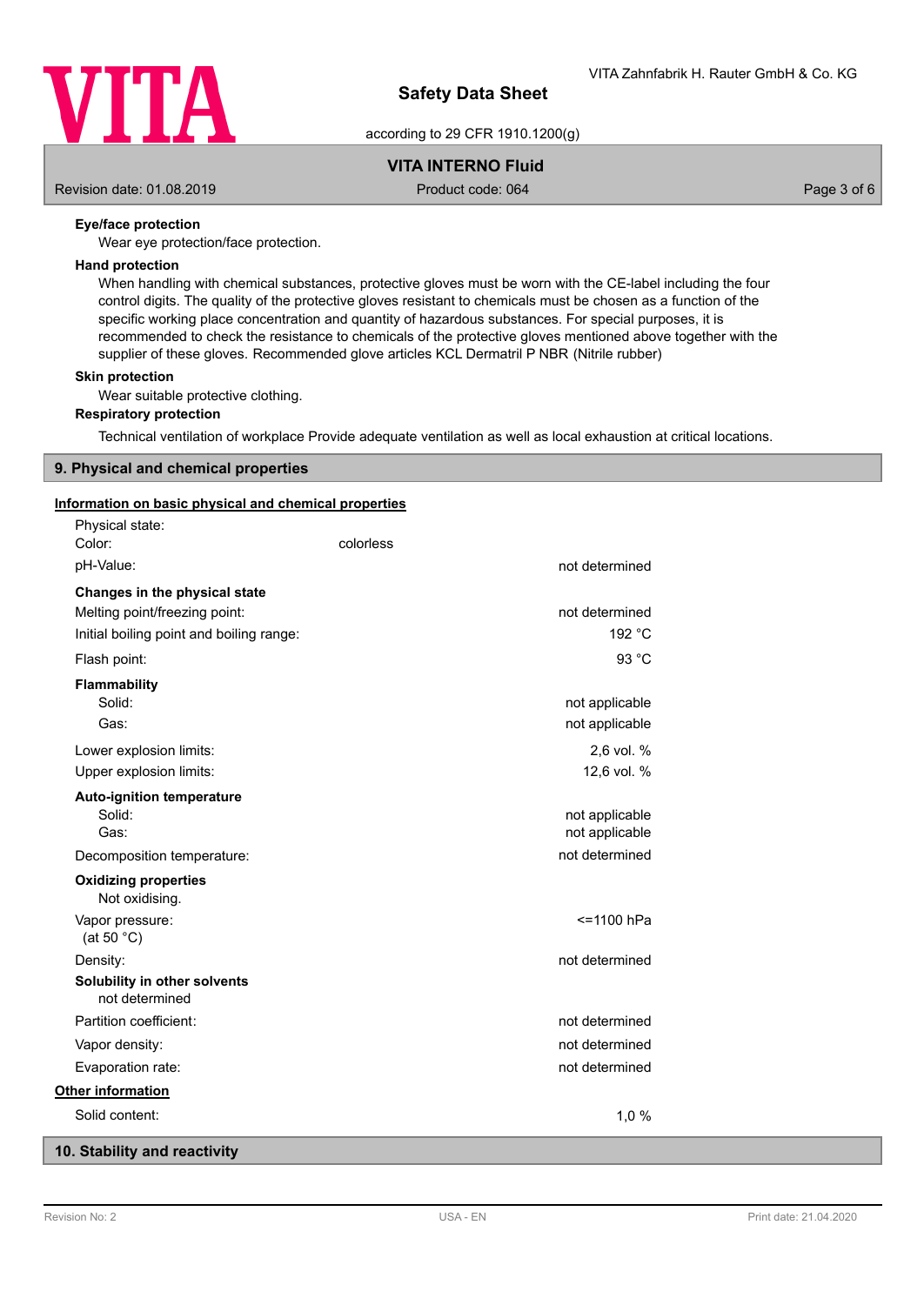

according to 29 CFR 1910.1200(g)

## **VITA INTERNO Fluid**

Revision date: 01.08.2019 **Product code: 064** Product code: 064 **Page 4 of 6** Page 4 of 6

### **Reactivity**

No hazardous reaction when handled and stored according to provisions.

### **Chemical stability**

The product is stable under storage at normal ambient temperatures.

### **Possibility of hazardous reactions**

No known hazardous reactions.

#### **Conditions to avoid**

none/none

### **Incompatible materials**

No information available.

### **Hazardous decomposition products**

No known hazardous decomposition products.

### **11. Toxicological information**

### **Information on toxicological effects**

### **Acute toxicity**

Based on available data, the classification criteria are not met.

#### **Irritation and corrosivity**

Based on available data, the classification criteria are not met.

#### **Sensitizing effects**

Based on available data, the classification criteria are not met.

### **Carcinogenic/mutagenic/toxic effects for reproduction**

Based on available data, the classification criteria are not met.

# **Specific target organ toxicity (STOT) - single exposure**

Based on available data, the classification criteria are not met.

## **Specific target organ toxicity (STOT) - repeated exposure**

Based on available data, the classification criteria are not met.

| Carcinogenicity (OSHA): | Not listed. |
|-------------------------|-------------|
| Carcinogenicity (IARC): | Not listed. |
| Carcinogenicity (NTP):  | Not listed. |

### **Aspiration hazard**

Based on available data, the classification criteria are not met.

## **Additional information on tests**

The substance is classified as not hazardous according to regulation (EC) No 1272/2008 [CLP].

### **12. Ecological information**

### **Ecotoxicity**

The product is not: Ecotoxic.

### **Persistence and degradability**

The product has not been tested.

### **Bioaccumulative potential**

The product has not been tested.

### **Mobility in soil**

The product has not been tested.

### **Other adverse effects**

No information available.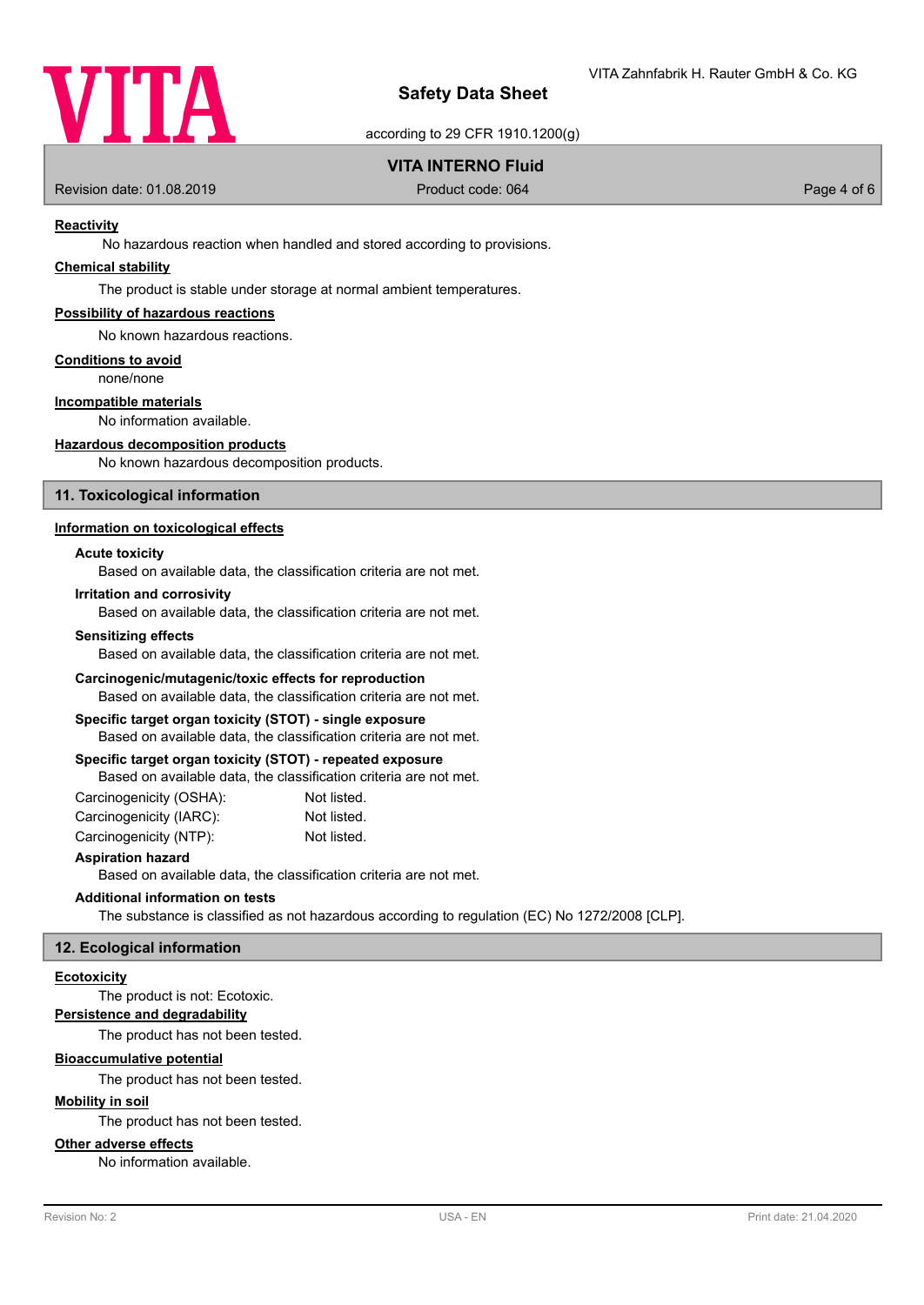

according to 29 CFR 1910.1200(g)

# **VITA INTERNO Fluid**

Revision date: 01.08.2019 **Product code: 064** Product code: 064 **Page 5 of 6** Page 5 of 6

### **Further information**

Avoid release to the environment.

### **13. Disposal considerations**

## **Waste treatment methods**

### **Disposal recommendations**

Do not allow to enter into surface water or drains. Dispose of waste according to applicable legislation.

#### Handle contaminated packages in the same way as the substance itself. **Contaminated packaging**

**14. Transport information Marine transport (IMDG) UN number:** No dangerous good in sense of this transport regulation. **UN proper shipping name:** No dangerous good in sense of this transport regulation. **Transport hazard class(es):** No dangerous good in sense of this transport regulation. **Packing group:** No dangerous good in sense of this transport regulation. **Air transport (ICAO-TI/IATA-DGR)**

| UN number:                  | No dangerous good in sense of this transport regulation. |
|-----------------------------|----------------------------------------------------------|
| UN proper shipping name:    | No dangerous good in sense of this transport regulation. |
| Transport hazard class(es): | No dangerous good in sense of this transport regulation. |
| Packing group:              | No dangerous good in sense of this transport regulation. |
|                             |                                                          |

#### **Environmental hazards**

ENVIRONMENTALLY HAZARDOUS: no

# **Special precautions for user**

No information available.

#### **Transport in bulk according to Annex II of MARPOL 73/78 and the IBC Code**

not applicable

### **15. Regulatory information**

### **U.S. Regulations**

### **State Regulations**

### This product can not expose you to chemicals known to the State of California to cause cancer, birth defects or **Safe Drinking Water and Toxic Enforcement Act of 1986 (Proposition 65, State of California)**

other reproductive harm.

|  | <b>16. Other information</b> |  |
|--|------------------------------|--|
|  |                              |  |

| Revision date: | 01.08.2019 |
|----------------|------------|
| Revision No:   |            |

### **Abbreviations and acronyms**

ADR: Accord européen sur le transport des marchandises dangereuses par Route

(European Agreement concerning the International Carriage of Dangerous Goods by Road )

IMDG: International Maritime Code for Dangerous Goods

IATA: International Air Transport Association

GHS: Globally Harmonized System of Classification and Labelling of Chemicals

EINECS: European Inventory of Existing Commercial Chemical Substances

ELINCS: European List of Notified Chemical Substances

CAS: Chemical Abstracts Service